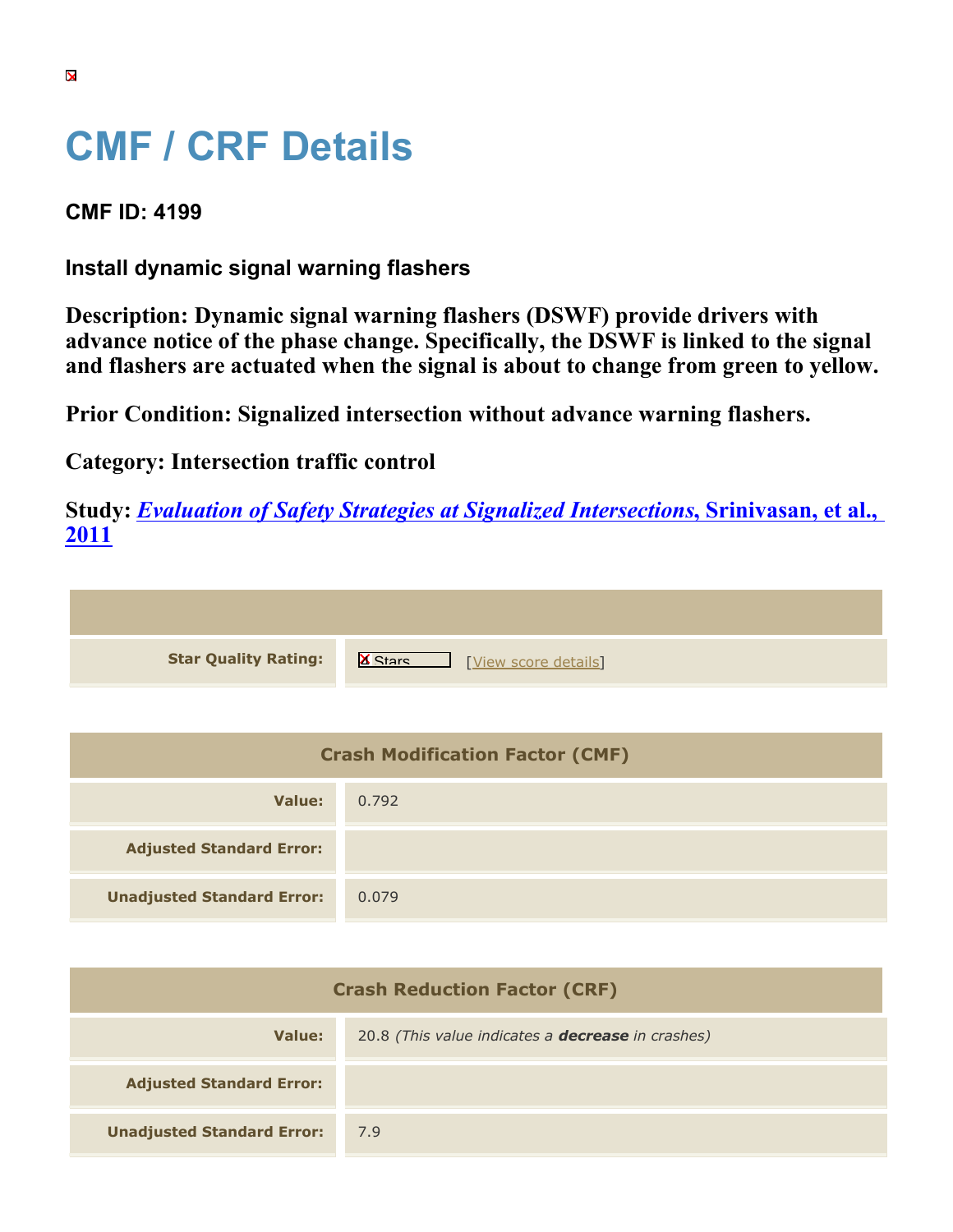| <b>Applicability</b>                    |                                           |
|-----------------------------------------|-------------------------------------------|
| <b>Crash Type:</b>                      | Rear end                                  |
| <b>Crash Severity:</b>                  | All                                       |
| <b>Roadway Types:</b>                   | Not Specified                             |
| <b>Number of Lanes:</b>                 |                                           |
| <b>Road Division Type:</b>              |                                           |
| <b>Speed Limit:</b>                     |                                           |
| <b>Area Type:</b>                       | All                                       |
| <b>Traffic Volume:</b>                  |                                           |
| <b>Time of Day:</b>                     | All                                       |
| If countermeasure is intersection-based |                                           |
| <b>Intersection Type:</b>               | Roadway/roadway (not interchange related) |

| <b>Intersection Type:</b>         | Roadway/roadway (not interchange related)         |
|-----------------------------------|---------------------------------------------------|
| <b>Intersection Geometry:</b>     | $3$ -leg, $4$ -leg                                |
| <b>Traffic Control:</b>           | Signalized                                        |
| <b>Major Road Traffic Volume:</b> | 7500 to 99000 Annual Average Daily Traffic (AADT) |
| <b>Minor Road Traffic Volume:</b> | 40 to 20100 Annual Average Daily Traffic (AADT)   |

| <b>Development Details</b>      |              |
|---------------------------------|--------------|
| <b>Date Range of Data Used:</b> | 1994 to 2008 |
| <b>Municipality:</b>            |              |
| State:                          | NV, VA       |
| <b>Country:</b>                 | <b>USA</b>   |